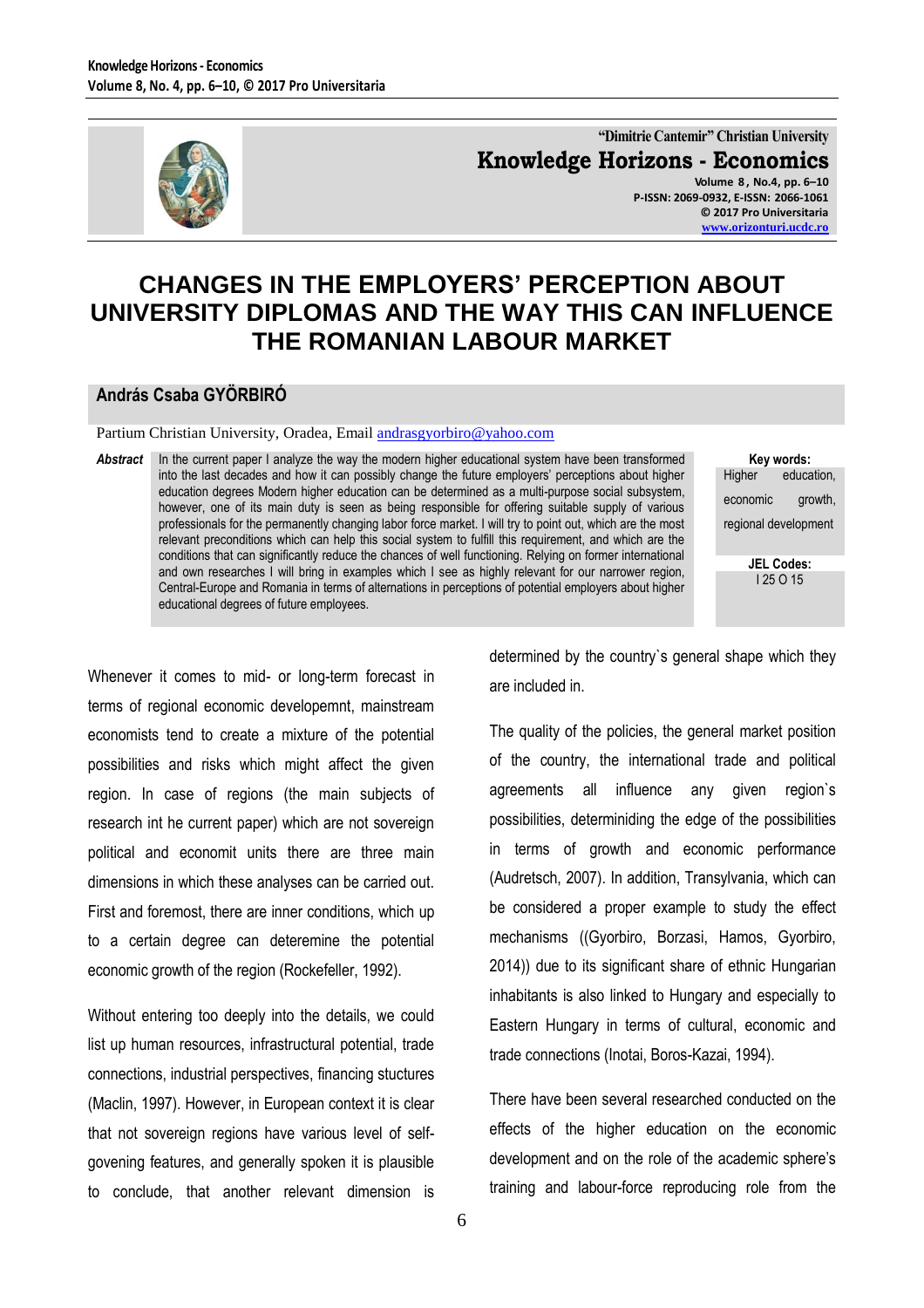perspective of economic growth. This wasn`t by chance, as following the large-scale expansion the higher education this sphere has not only become an importnat contributing factor to the national economic performances, but it became a huge social and economical subsystem itself from infrastructural and real-estate perspective, all the buildings of the universities and colleges, as well as labs, sport-facilities started to require more and more soffisticated management skills.

From the aspect of the human-resources, the number of employees involved in the higher-education or connected to it in some way has grown significantly. As a result, the researches which analyze the sphere of the higher education from economical and management perspective are widespread nowadays, and vice-versa, the effects of the higher education on the economic performance also became a leading research field.

In this current paper the main research topic os the potential economic impact of the higher educational institutions in Central-Eastern Europe on the region's economic development. I also try to foresee some possible scientifically supportable scenarios for the future, drawing attention to the possible break-out points and major risks too.

When it comes to the analysis of a country`s economic growth potential, there are numerous factors which should be taken into account, with more or less emphasys. However, the higher education, as an individual social and economic resource gained plausibility following massive empirical evidences from the second half of the 20th century, showing strong links between economic performance, especially in terms of the tertiary sectors and the countries` domestic higher education system`s development and competitiveness (Demeulemeester, Diebolt, 2011).

In Romania, the expansion of the sphere of the higher education (a world-wide phenomenon) has approximately coincidenced from a historical perspective with the transition from communist dictatorship to pluralist democracy wth capitalist economical establishment which happened similarly in several countries in the region. Thus the main characteristics of the Romanian higher education which used to be valid for the whole period from the end of the World War II untill the late 1980's have altered significantly.

Nonly the increase of the students who got admitted meant a large difference, but also the intense expansion of the higher education in terms of institutions in he whole wider region (Brine, 2002). The number of the higher-educational institutions in postcommunist Romania got multiplied int he last two and half decades, which means, that the mere fact that someone is a university student or has a certain degree from any institution does not reflect any privileged position, let alone any sort of elite-status.

As the obstacles, be political, social or administrative have been dismantled, the social recrutation basis for the newly expanding higher education institutions was open and the perspective of obtaining a university diploma became a real target for a big ratio of students from the new generations (Rockefeller, 1992). The main concpect which needs to be re-defined , I believe is the range of jobs which require university degree,as in the former decades the offer from such employees was narrow but has broadened significantly during the last two and half decades. The process is of course a never ending story, as current students who are the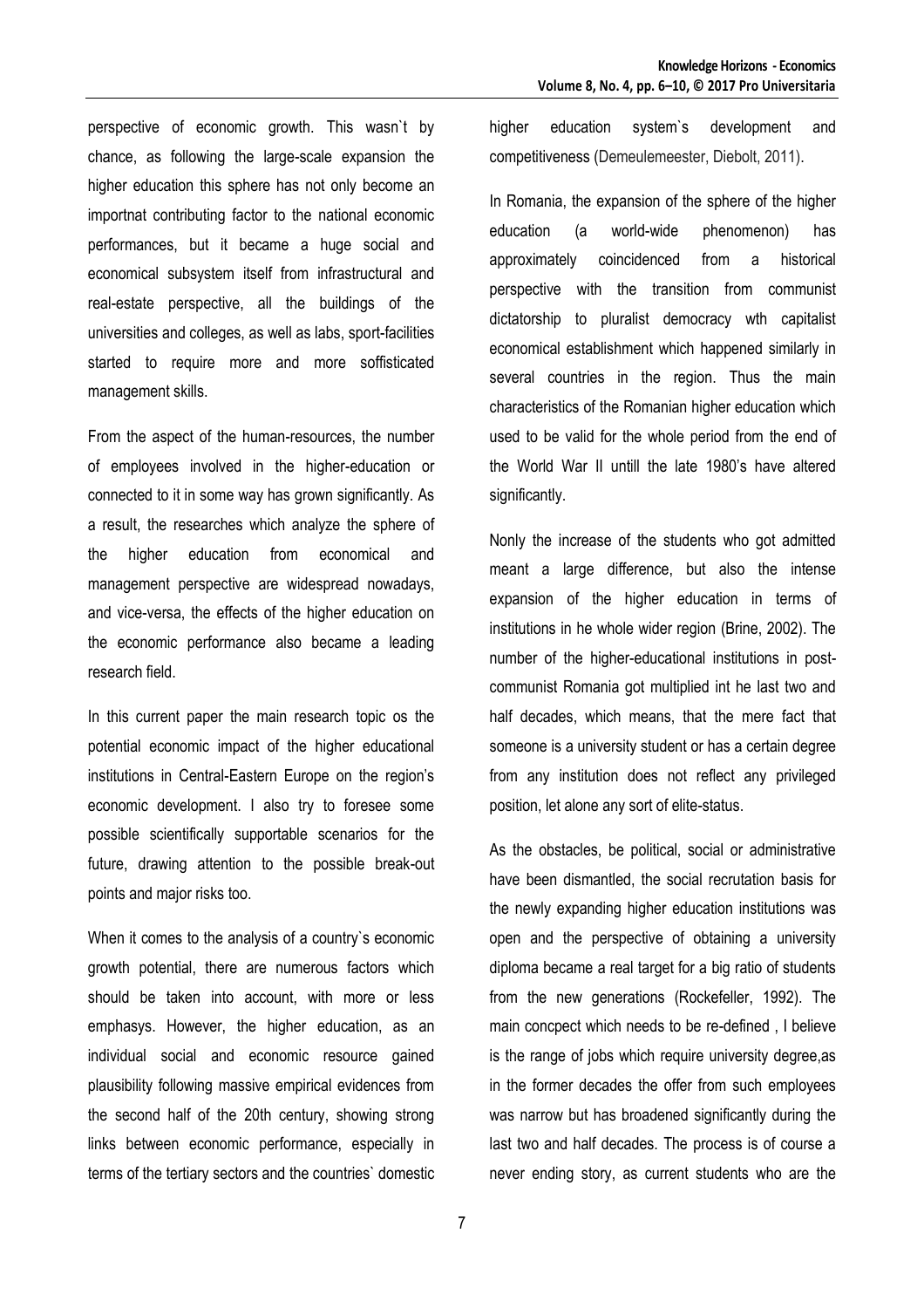future human resources managers possibly can have no idea about the most demanded profeesions in ten years.

Even if there is a permament change in economic and thus in occupational sctrcuture in any given society, the pace of these changes is rather important, as an organic change can be foreseen, while a sudden political shift can turn over the whole process. Among these circumstances which were brouhgt in by the democracy in Romania it is not a surprise that many key actors of the national and regional labour force were unprepared for the important changes which occured in the framework of the higher education in Romania and in other countries in the region, especially for the increase of supply of the fresh univeristy graduate students on the labour market. The increase was so sharp that within two generations, I believe, that not only the number of diploma possesors but also the whole value of such a certificate has radically changed.

The radical change of the rules and of the figures, in terms of former higher education emission and the sitation after 1990 have altered the positions of the key players in the economy. The employers became much less aware of the potential abilities and knowledge of the applicants with university degrees. As the expansion also meant the entry into the system and the graduation of a large number of students whose level of knowledge was not comparable to the generations which graduated decades before, the skills and abilities of the graduates varied largely.

Contrary to the former decades, when employers could have more or less correct appreciaton of the skills of the graduates as their number has been rather limited, so they knew what to expect from a graduate, currently the uncertainity is much larger. This is not only because of the complexity of the university study structures, but also because the various institutions have a quite signigicant autonomy in terms of courses held in specializations often with the same name.

The tendency must have led to various forms of optimalization of the recruitement-policies and this can result in the increase of the importance of various trainings within the companies. In such a context, the university studies can mean a basic preparation, the effective professional socialization remaining the duty of the future employers.

Meanwhile the values and categories of the various diplome were pretty much turned over, an other logical consequence has been, that while the structure of work-categories haven't changed much at various kinds of companys and employers, the avarage level of education of the employers increased siginificantly.

This is the result of the fact that the modernisation and the progress of the labour market could not keep-up with the fast pace of the expansion of the higher education as those graduates, whose degrees got inflated due to the large number of fresh graduates could not get employed at jobs which required the level of knowledge and skills of a graduated employer.

Even more, those got into peripherical situation who did not have any sort of degree, even if for their job a decade earlier no university degree was required. As a result, in the case of many companies and public institutions we can find a large number of graduate secretaries, car drivers,shop assistants and even cleaning staff members.

This phenomena, the growth of avarage level of the employees can be noticed in numerous developed and developing countries. These can be interpreted,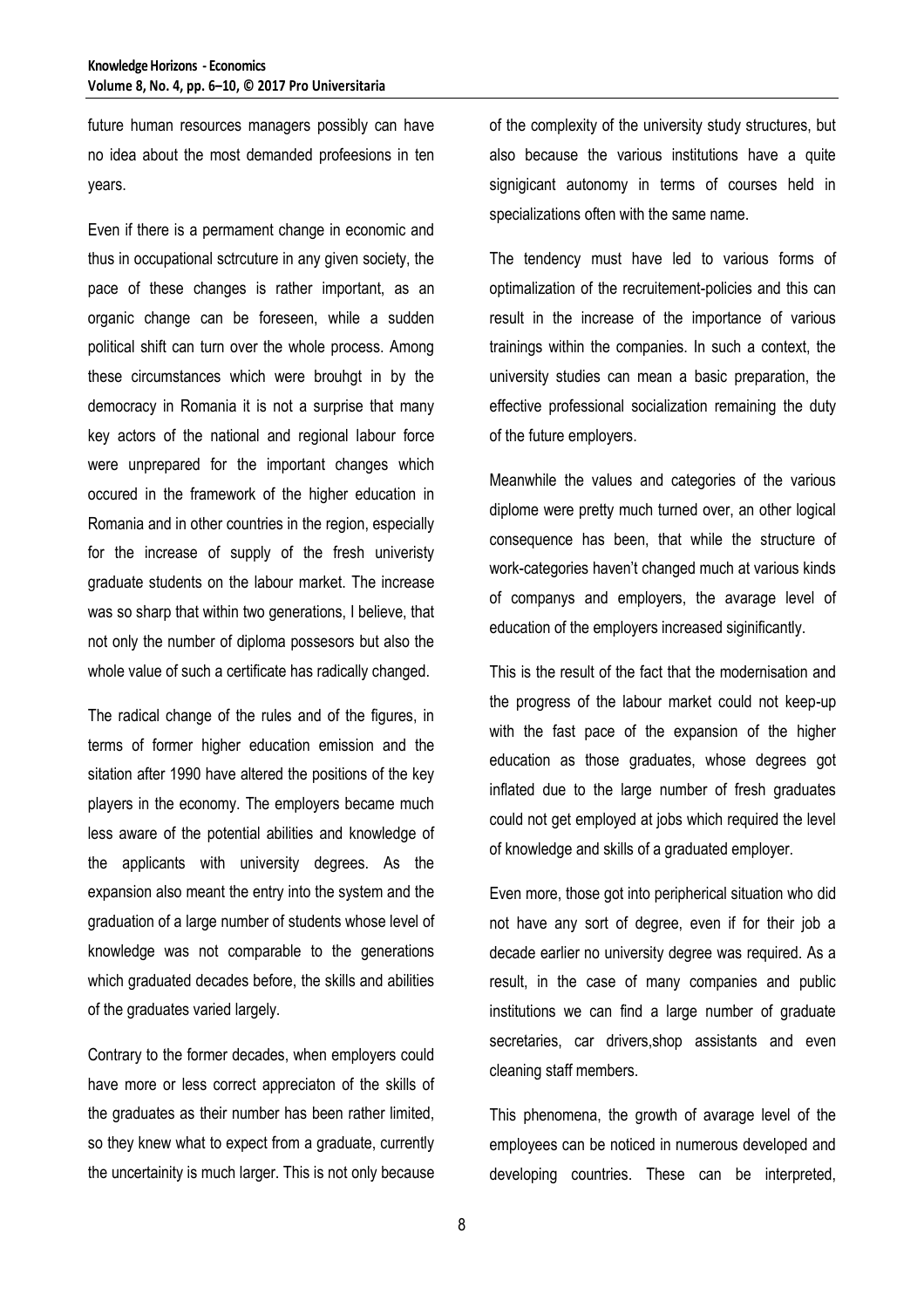according to my thoughts as result of the unsynchronization, meaning that the capacity of the education has been increased without proper synchronizing with the labour market demands. As a result, those who didn`t opt for higher education degrees, because they originally prefered to apply for ,,blue collar jobs`` could but found themselves pushed out of the labor market by the supply of employees who couldn`t find jobs which requested higher education diplomas . This happened with severe consequences in several emerging markets, China being one relevant example (Wang, Liu, 2011).

An other negative effect of the increased emmission of the universities was , that with the perspective of obtaining a university degree, many parents encouraged their children to do so, because among these conditions the high schools with professional training lost much of their prestiges. As a results, the whole professional training started to lose its attractivity, which has led to an even deeper tortioning in the labour-force structure as there has been an increasing supply of unnecessary university graduates, the professional graduates' number became less and the quality of the professional schools' graduates was likely to be worse as large amounts of the skilful and devoted students, who had been choosing professional schools decades ago chose to apply to university, as it became so much accessible. To my mind this will cause long-term structural programs on the labour market and many believe that the expansion of the higher education contributed heavily to the depreciation of the professional training.

However, this was not the only reason why the professional education and the carreers within the industry lost much of their attractivity. In my oppinion, this long-running phenomenon also has to do with the image of the industrialization in the communist period. While in other countries this was not only a more organic process but it also brought objectivewell-being for large social groups of the western societies,in Romania the industrialization was not associated with cognitive images like the succes of the western industial products but as collective memory with the delayed and incredibly aggressive industrialization of the country under the rule of the communist regime despite the dislike of the whole society.

The aim would be to train at the universities graduates who posses all the skills and knowledges which are necessary in the region's economic activity. This is not only important because of the value these young employees could create, but it is obviuos that every single graduate who doesn't find a proper career is on one hand a waste of educational capacities and ont he other hand, he's likely to become a person who needs the support of the state's social web , so he would rather mean cost to the society instead of creating added value. If this phenomenon happens repeatedly from generation to generation, it could lead to a lack of social support in terms of generosity from public budged towards higher education, so the idea that the state should finance degrees which hardly assure any career possibilities would be more and more awkward politically.

On he other hand, it can not be ignored that due to the lasting effects of the economic crisis thas has been undergoing since early 2008 the social transfers provided in the regions' countries are less and less sufficient to cover the needs of the people with less fortunate socio-economic status. In these conditions, it is likely that all state spendings in anything else but social security would be seen as suspicious by an increasing share of the populatioin.I believe that sooner